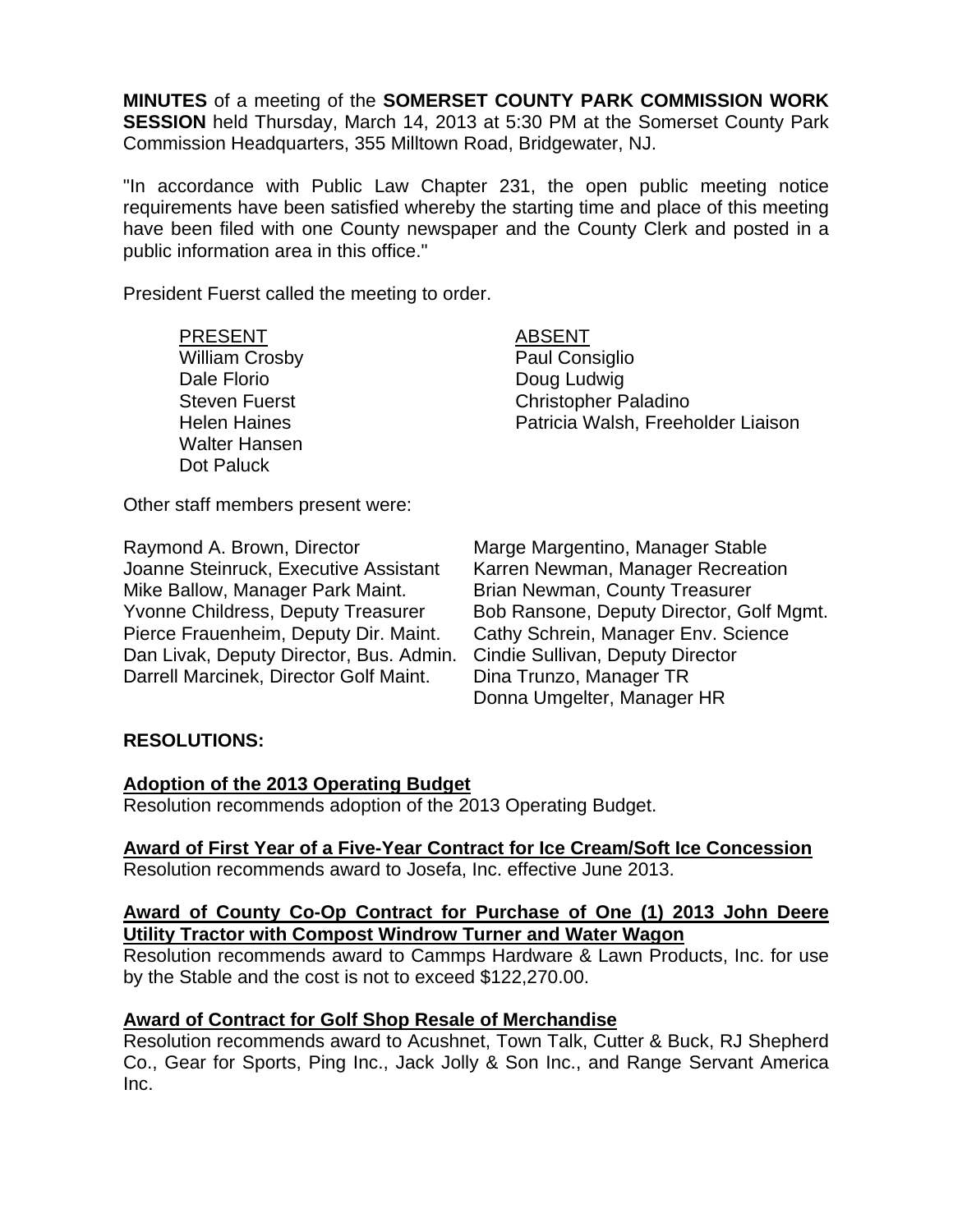### **Award of First Year of a Two-Year Contract for Kentucky Bluegrass, Hard/Sheeps Fine Fescue, Turf-Type Tall Fescue, and L93 Creeping Bentgrass Sod**

Resolution recommends award to East Coast Sod & Seed and Selody Sod Farm, Inc.

### **Award of Contract for Golf Course Maintenance Materials**

Resolution recommends award of contract for golf course maintenance materials to the following:

| <b>Agrium Advanced Technologies</b> | Matrix Turf Solutions, LLC      |
|-------------------------------------|---------------------------------|
| Andre & Sons                        | Metro Milorganite, Inc.         |
| Fertl-Soil Turf Supply Inc.         | <b>Mitchell Products</b>        |
| Fisher & Son Co. Inc.               | Plant Food Company, Inc.        |
| Grass Roots Turf Products, Inc.     | Primos Products, Inc.           |
| <b>Greater Harvest</b>              | Reed & Perrine Sales, Inc.      |
| <b>Harrells LLC</b>                 | Seeton Turf Warehouse, LLC      |
| J H Reid On-Site Recycling, Inc.    | The Terre Company of New Jersey |
| John Deere Landscapes               | <b>Tri-State Materials LLC</b>  |
| Landscape Materials, Inc.           | Tuckahoe Sand & Gravel Inc.     |

### **Award of Second Year of a Three-Year County Co-Op Contract for HVAC**

Resolution recommends award of contract to Professional Climate Control for maintenance and repair of heating, ventilation, and air conditioning systems and boilers. The cost is not to exceed \$33,700.00.

### **Award of Contact for Plumbing Services**

Resolution recommends award of a third and final year contract to Magic Touch Construction Co., Inc. for plumbing services. The cost is not to exceed \$25,200.00

### **Extending Contact for One (1) Month for Refuse Disposal Services**

Resolution recommends extension of contract to Kohler Waste Services, Inc. and Republic Services of NJ, LLC.

### **Award of Extension of One (1) Year Contract for Janitorial Services**

Resolution recommends award of contract to All Clean Building Services for May 2, 2013 through April 30, 2014. The cost is not to exceed \$46,624.80.

#### **Award of County Co-Op Contract Purchase of One (1) Toro Groundsmaster 7210 Lastec with 100" Deck**

Resolution recommends award of contract to Storr Tractor Co. for use by the Horticulture Department. The cost is not to exceed \$36,765.00.

#### **Award of State Contract for Purchase of One (1) 2013 Ford Explorer with Options**

Resolution recommends award to Celebrity Ford for use by the Maintenance Department. The cost is not to exceed \$24,783.00.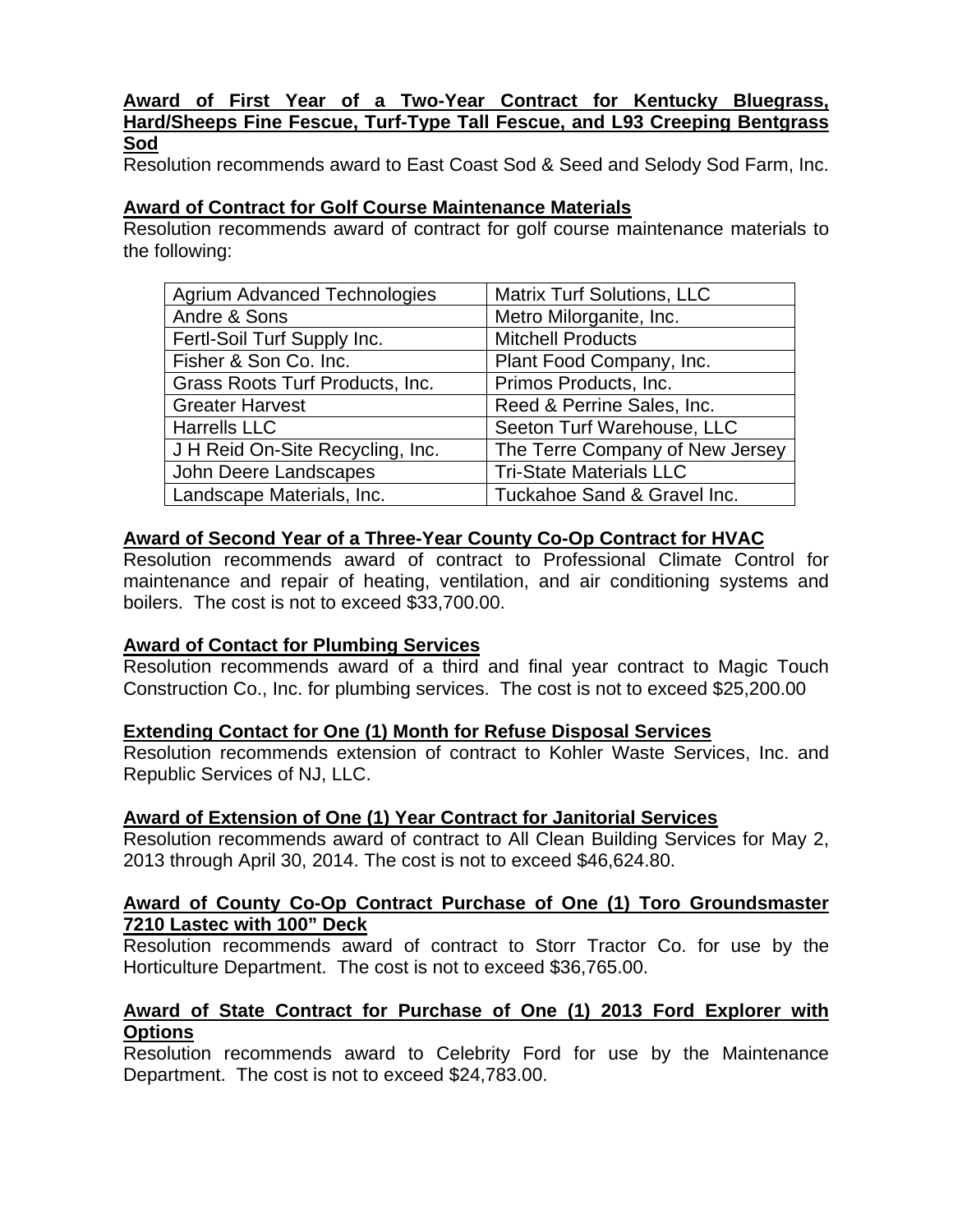### **Authorizing a One-Year Extension for Two Hunting Licenses**

Resolution recommends extension to Double O Rod & Gun Club (paying \$6,000.00) and Thorn Ridge Sportsman Club (paying \$3,150.00) for hunting rights on the Wnek/Grosso Parcel.

### **Authorizing a Contract for a Five Year Farming License**

Resolution recommends award of a farming license to William Wagner for the fee of \$3,501.00 per year. The contract is from March 21, 2013 through December 31, 2017.

### **DISCUSSION:**

### **2013 Operating Budget**

Commissioner Florio reported that the Budget Committee (he and Commissioner Hansen), along with Ray and the Deputies, met with the County Budget Committee regarding the proposed 2013 Operating Budget. The County had originally requested that the allocation that the Park Commission receives be five percent less than last year. Ultimately, due to the increased land purchased and the need for staffing resources to manage these properties, it has been determined that the allocation will be \$68,000 less than 2012 (\$8million, as opposed to \$8,068,000).

As of December 31, 2012 the commission's surplus was approximately \$2 million and approximately \$1.5 million of it is being used to balance the proposed 2013 budget. This is typical each year.

Golf is the largest income source for the Park Commission. The golf fees as compared from 2011 to 2013 have increased by approximately four percent.

Dan Livak reported the even though the county appropriations have been reduced, the Park Commission has been able to balance the budget.

Dale acknowledged that the TD Bank credit card fees of \$125,000 annually will now be paid by the Park Commission. President Fuerst inquired as to whether the Park Commission can solicit for quotes for banking services in order to obtain more competitive services. Brian Newman replied that while banking is exempt from bidding laws, that yes, the Park Commission has that option, but that the County has opted not to, because TD Bank has provided relief from other types of fees. Bob Ransone reported that 65% of all golf payments are made by credit cards. Cindie Sullivan reported that online program registrations are all paid with credit cards.

Ray reported that the cost for health benefits increased by seven percent, which is still very competitive in this market. Dan added that the proposed budget reflects the additional personnel need to maintain Skillman Park.

Ray also reported that the Park Commission recognizes the relief provided from the County on the original request. The Park Commission did inherit a large public park and cannot move forward with the park until we hire additional staff. Skillman Park is just one example. The Mayor of Warren is asking about what parks are going to be created in the northern end of the County, as well as Hillsborough Mayor for the